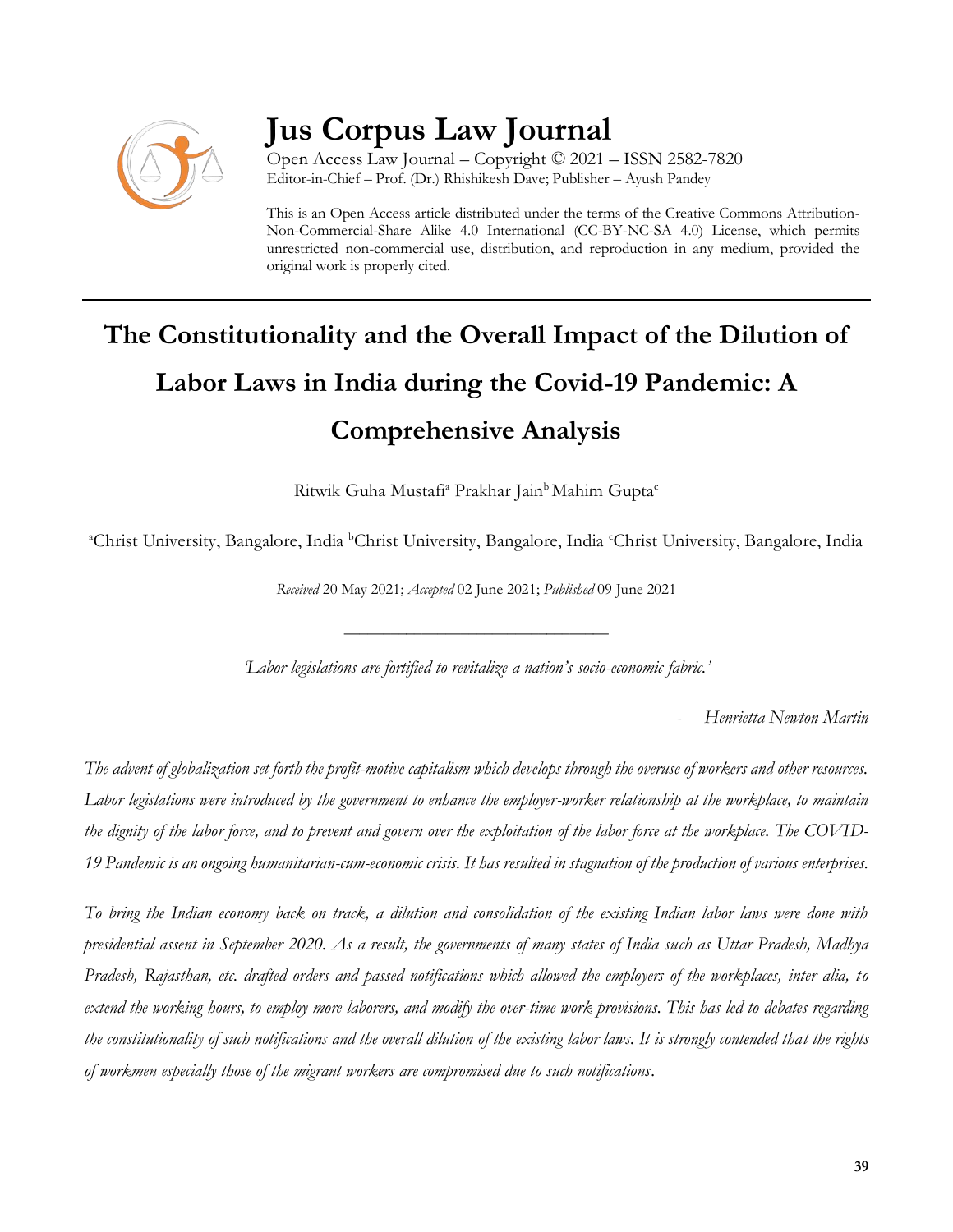*This paper briefly examines the background of the labor laws in India and their specific purposes. The paper then analyses the constitutionality of the dilution of labor laws and the overall impacts therein. Finally, the paper suggests some alternative measures which can be applied given that there is a second wave of the pandemic. The paper uses the doctrinal method of research as ample materials for reference are available in form of articles, books, and electronic resources.* 

**Keywords:** *labor, pandemic, dilution, constitutionality, workers.*

#### **INTRODUCTION**

The working class was one of the most affected sections of the society in the aftermath of the global novel coronavirus pandemic (hereinafter referred to as COVID-19 Pandemic). A plethora of problems arose for the workers, especially those who had migrated to other regions to search for a livelihood. The sudden imposition of a nationwide lockdown in the wake of the COVID-19 Pandemic and the subsequent closure of physical work in most places became problematic for the migrant workers and other laborers who were then required to migrate back; many of them did so by walking barefoot whereas others took some desperate measures like stealing some essential resources. Data from various news reports show clearly that a large number of laborers died because of starvation, suicides, mishaps, police mercilessness, fatigue, and so forth.

The initial strict phase of the nationwide lockdown inevitably caused most of the economic activities, including the essential activities, to shut down, at least temporarily. This majorly impacted the country's economy in times of a heightening health crisis. All the Indian states unanimously reported a loss of income and opportunities for several people due to the suspension of various economical actions and workings. To cope up with the situation, various states relaxed their respective existing labor law policies and arranged for an increase in working hours by the way of notifications and ordinances.

In September 2020, the President of India gave assent to three labor codes, namely the Code on Social Security 2020, the Occupational Safety, Health and Working Condition Code 2020, and the Industrial relation Code 2020. These three codes were expected to bring flexibility to the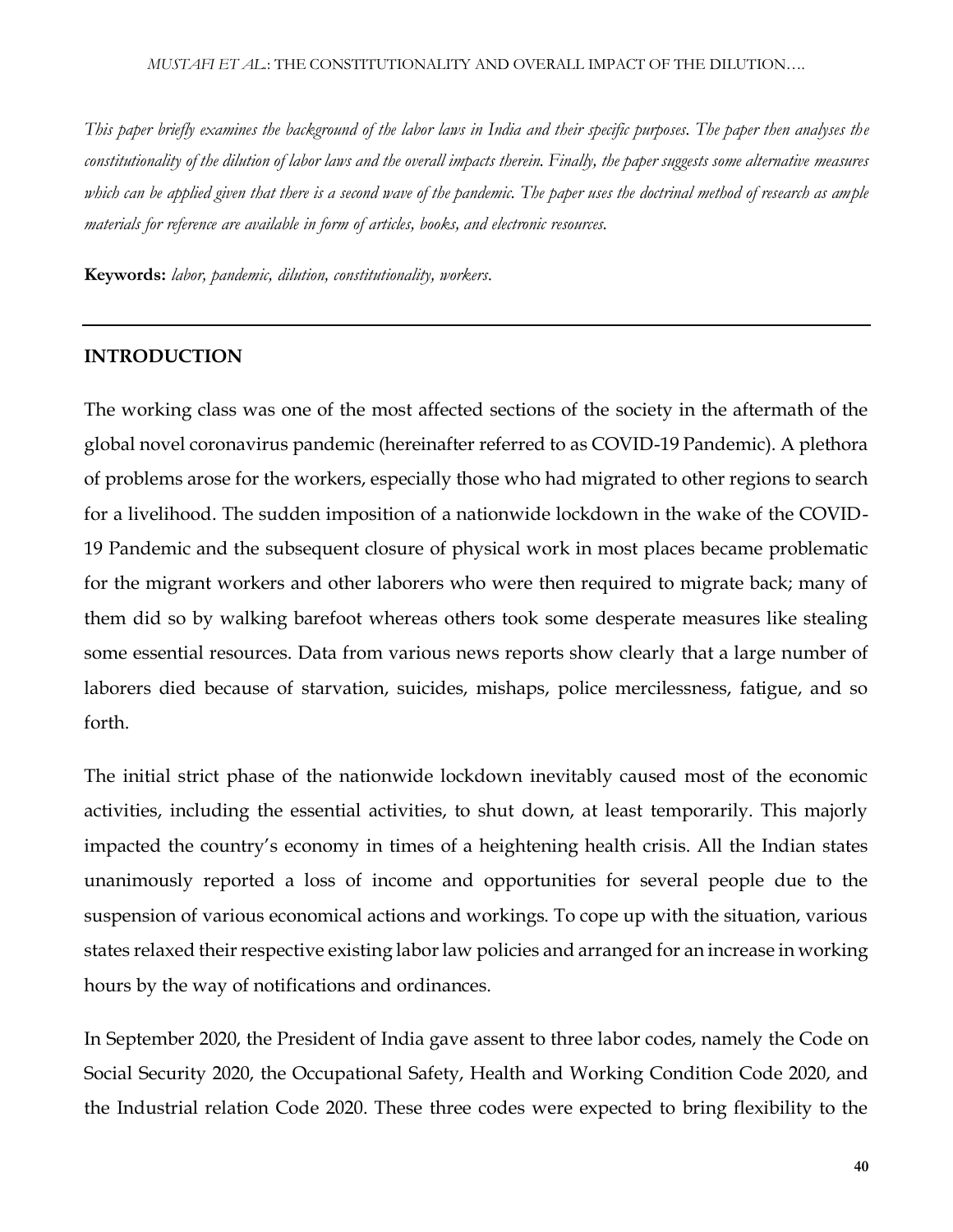#### JUS CORPUS LAW JOURNAL, VOL. 1, ISSUE 4, JUNE – AUGUST 2021

functioning of industries, implementing industrial protests more challenging whilst encouraging adjusted labor, reduced potential collective bargaining, and help in the extension of the welfare system for informal sector, gig and platform labourers.<sup>1</sup>

The dilution of the existing labor laws and regulations by the various Indian States has drawn in a lot of scrutinizes and it is often contended that the dilution is unconstitutional since it results in jeopardizing the rights of workmen and is compromising the Art. 21 in times of a global humanitarian-cum-economic crisis. It can be hypothesized that although the objective behind the dilution of labor laws was proper, the implementation was faulty and unconstitutional.

### **The evolution of labor legislation in India: A brief historical overview**

Labour law, in general, was the result of the workers' demands within the working premises, and the corresponding requests of the employers for restricting the authority of worker's group and reduction of labor costs.

Labour legislation that is adjusted to the financial and social difficulties of the advanced universe of work satisfies 3 critical jobs: it builds up an overall set of laws that works with useful individual and aggregate business connections; It acts as a crucial instrument for creating agreeable trade unions founded on democratic decision making by offering a structure inside which businesses, employees, and their agents may negotiate on labour problems; it gives an unmistakable and consistent update and assurance of basic principles and other benefits at work which has gotten expansive social acknowledgment and builds up the cycles through which these standards and rights can be executed and implemented. That being said, history portrays that labour codes can satisfy these capacities successfully on the off chance that it is receptive to the capacities on the work market and the necessities at hand in the moment.<sup>2</sup>

 $\overline{a}$ 

<sup>1</sup> Prashant K. Nanda, 'President Kovind gives assent to three labour codes', (*The Mint* September 30, 2020) [<https://www.livemint.com/news/india/president-kovind-gives-assent-to-three-labour-codes-](https://www.livemint.com/news/india/president-kovind-gives-assent-to-three-labour-codes-11601464291278.html)[11601464291278.html>](https://www.livemint.com/news/india/president-kovind-gives-assent-to-three-labour-codes-11601464291278.html) accessed April 20, 2021

<sup>2</sup> S.I.A Muhammed Yasir, 'Labour Legislation –A Historical Study' (2016) 6 Indian Journal of Applied Research 34, 35 [<https://www.worldwidejournals.com/indian-journal-of-applied-research-](https://www.worldwidejournals.com/indian-journal-of-applied-research-(IJAR)/special_issues_pdf/April_2016_1461058838__11.pdf) [\(IJAR\)/special\\_issues\\_pdf/April\\_2016\\_1461058838\\_\\_11.pdf>](https://www.worldwidejournals.com/indian-journal-of-applied-research-(IJAR)/special_issues_pdf/April_2016_1461058838__11.pdf) accessed April 20, 2021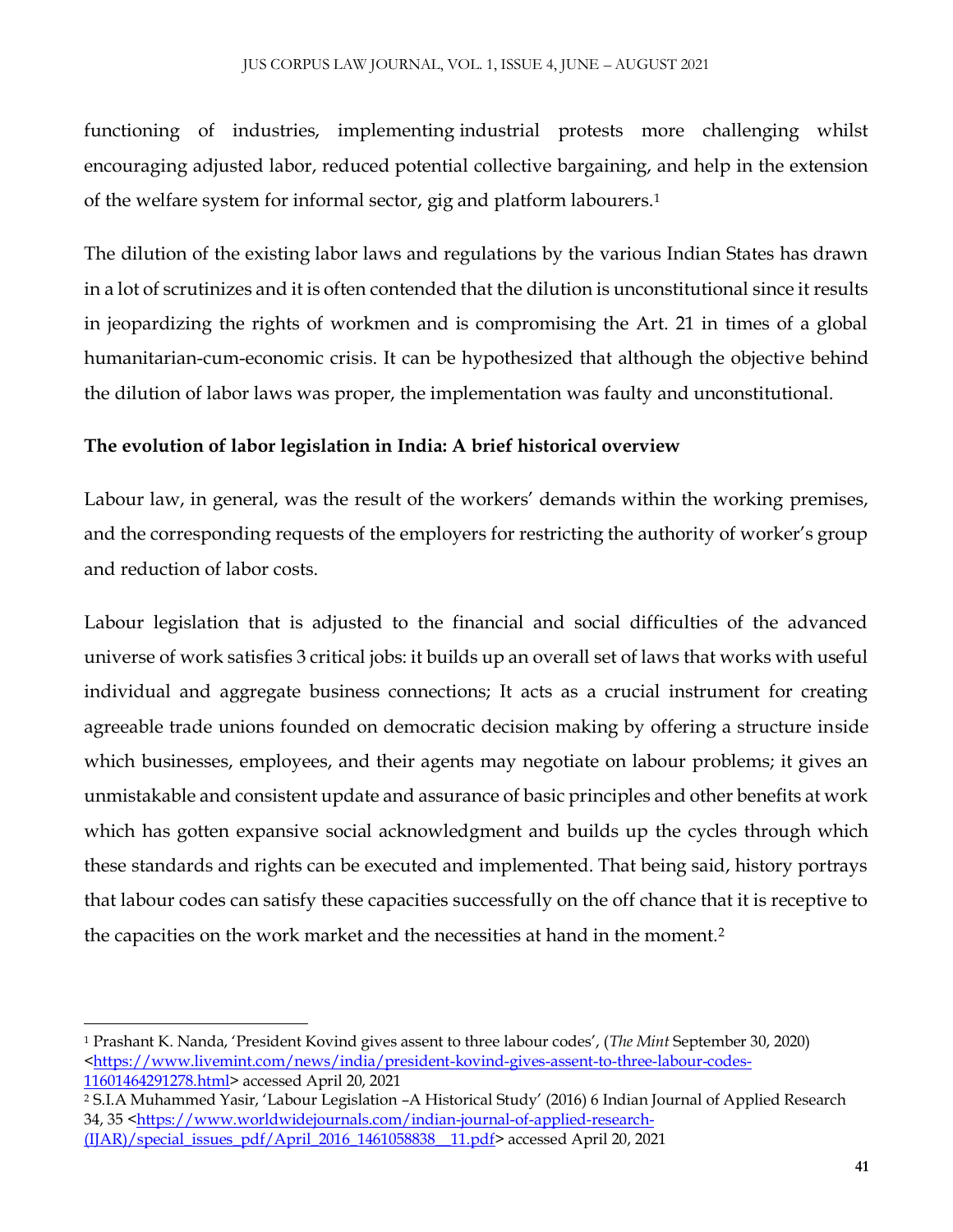Labour Legislation has a history of over 170 years from now. The Apprentice Act, 1850 was the first act passed to find employment for the children who were brought up in orphanages, as now the Apprentice Act was replaced by Factories Act, 1881. The Labour Law regulates the betterment of industrial establishment, etc. Both the central and state government can enact their labor laws but the state cannot give something which goes against what is provided prevalently by the centre.

The present labour policies in our country govern not just the workplace practices of industry's enterprises, but also labour connections, salaries, collective bargaining formation, validation of normal procedures, and so forth. They characterize the lawful rights and commitments of employers and employees and give guidelines for the future course of actions to be taken in between these concerned parties. In our country, every formulation emanates from and have to correspond to the requirements in the Constitution of India.<sup>3</sup>

## **The major issues and concerns over the dilution of labor laws and the constitutionality therein: An analytical overview**

Before analyzing the constitutionality of the reforms and dilution of the existing labor laws in India during the COVID-19 Pandemic, it is pertinent to examine certain major labor law reforms bought by some major states in India and the changes brought about by the three labor codes being assented to by the President of India.

On 6th of the fifth month of 2020, the MP govt. declared the Madhya Pradesh Labour Laws (Amendment) Ordinance, 2020 in effect. The aforementioned action brings about changes to 2 presently applicable state's laws, namely the Madhya Pradesh Industrial Employment (Standing Orders) Act, 1961, and the Madhya Pradesh Shram Kalyan Nidhi Adhiniyam, 1982. 4

The 1961 Act deals with the criterions of employing people and how they are to be treated, what are the correct practices etc. for the limit of 50 workers. The Ordinance expands this limit to 100

 $\overline{\phantom{a}}$ 

<sup>3</sup> *Ibid* at 36-37

<sup>4</sup> Anya Bharat Ram, 'Relaxation of labour laws across states'(*PRS India*, May 12, 2020)

[<sup>&</sup>lt;https://www.prsindia.org/theprsblog/relaxation-labour-laws-across-states>](https://www.prsindia.org/theprsblog/relaxation-labour-laws-across-states) accessed April 21, 2021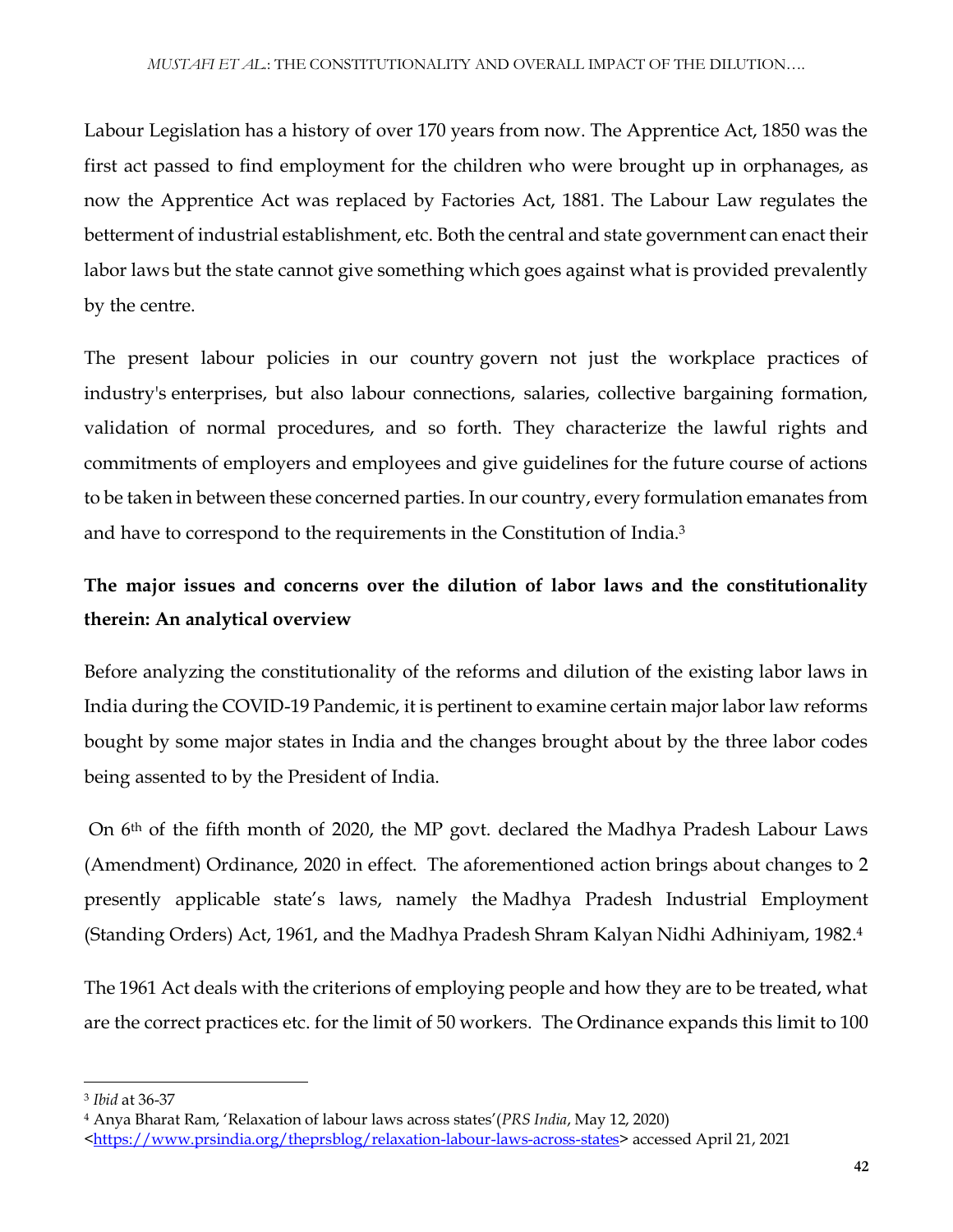or more workers. As a result, the Legislation would now not fully apply to formerly controlled enterprises with 50 - 100 employees.<sup>5</sup>

The State of Karnataka amended some provisions of the Industrial Disputes Act, 1947, The Contract Labour (Regulation and Abolition) Act, 1970, and The Factories Act, 1948. The changes include exemptions from the Industrial Disputes Act, 1947 to the factories that employ workers up to 300 workers as against 100 workers, Increase in Overtime from 75 hours to 125 hours per quarter. The amendment brings in changes to allow women to work at night from 7 p.m. to 6 a.m. which was not permitted earlier.<sup>6</sup>

The UP Temporary Exemption from Certain Labour Laws Ordinance, 2020, cancels the application of all legislations related to labour for about a time of 3 years, except for the Bonded Labour System (Abolition) Act, 1976, and some parts for security reasons of the Factories Act, 1948, and Building and Other Construction Workers (Regulation of Employment and Condition of Service) Act, 1996.<sup>7</sup>

The 2020 Bills raise several thresholds. Regulations give the govt. the authority to exempt businesses from some or all of their requirements and procedures. The Industrial Relations Code governs workplace environment, organised labour, downsizing, cutobacks and redundancies, conflict settlement, and the establishment of industry-specific tribunals. For the national good, the govt. may exclude any modern manufacturing facility out from restrictions of this Regulation. The Occupational Safety, Health, and Working Conditions Code specifies

 $\overline{\phantom{a}}$ <sup>5</sup> *Ibid*

<sup>6</sup> PDS Legal Advisors, 'Industrial Disputes and Certain Other Laws (Karnataka Amendment) Ordinance 2020 – A special report' (*Mondaq*, 10 August, 2020) [<https://www.mondaq.com/india/employee-benefits](https://www.mondaq.com/india/employee-benefits-compensation/974582/industrial-disputes-and-certain-other-laws-karnataka-amendment-ordinance-2020-special-report)[compensation/974582/industrial-disputes-and-certain-other-laws-karnataka-amendment-ordinance-2020](https://www.mondaq.com/india/employee-benefits-compensation/974582/industrial-disputes-and-certain-other-laws-karnataka-amendment-ordinance-2020-special-report) [special-report>](https://www.mondaq.com/india/employee-benefits-compensation/974582/industrial-disputes-and-certain-other-laws-karnataka-amendment-ordinance-2020-special-report) accessed April 21, 2021

<sup>7</sup> Justice V Gopala Gowda, 'Dilution of Labour Laws is Unconstitutional'(*Indian Express*, 20 June 2020), [<https://www.newindianexpress.com/opinions/2020/jun/20/dilution-of-labour-laws-is-unconstitutional-](https://www.newindianexpress.com/opinions/2020/jun/20/dilution-of-labour-laws-is-unconstitutional-2158931.html#:~:text=The%20Uttar%20Pradesh%20Temporary%20Exemption,workers%20under%20the%20Factories%20Act)[2158931.html#:~:text=The%20Uttar%20Pradesh%20Temporary%20Exemption,workers%20under%20the%20Facto](https://www.newindianexpress.com/opinions/2020/jun/20/dilution-of-labour-laws-is-unconstitutional-2158931.html#:~:text=The%20Uttar%20Pradesh%20Temporary%20Exemption,workers%20under%20the%20Factories%20Act) [ries%20Act>](https://www.newindianexpress.com/opinions/2020/jun/20/dilution-of-labour-laws-is-unconstitutional-2158931.html#:~:text=The%20Uttar%20Pradesh%20Temporary%20Exemption,workers%20under%20the%20Factories%20Act) accessed April 21, 2021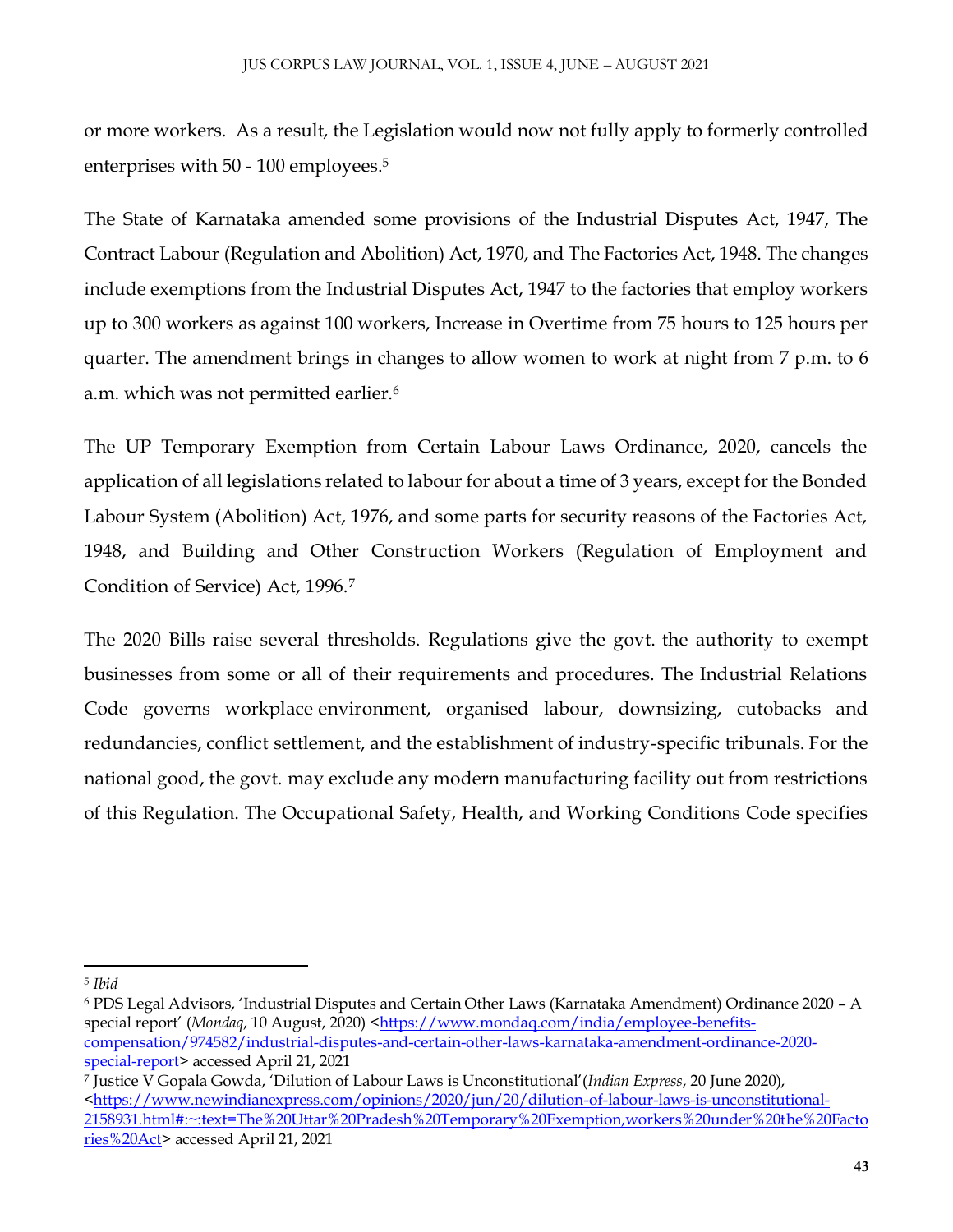vacation and max shift of tasks, as well as quality standards such as proper air and light supply, as well as financial assistance.<sup>8</sup>

It consumes 13 legislations including the Factories Act. The 2020 Bill permits the State govt. to absolve any new machinery facility from its rules in light of a legitimate concern for expanded economic activity and employment generation. In addition, The Code forbids the hiring of salaried employees in any key activity while expressly permitting recruitment in a set of nonessential activities such as cafeteria, surveillance, and sewerage systems. 9

The extension of working time which was proposed in the ordinance may not be able to solve the issues curtailing the Indian industrial growth. Indian industries are unable to stand against the competition from other countries not in terms of productivity but based on quality. It has been the issue of quality because of which the Indian products have been rejected internationally. The law-making in a democratic nation is a process given by the people, for the people, through their representatives in the legislature. If they are not involved in the making of the new law, then that law may not stand the scrutiny of the country. Here, in this case, the States brought in the Ordinances without opting to lay down procedure.

Now coming to the issue of the constitutionality of the dilution of labor laws in our country, it is important to notice that the increase in the working hours implies the concept of 'forced labor' of the laborers in these dire times. In the *People's Union for Democratic Rights* case, it was observed that Art 23 prohibits every form of forced labor. Further, if a person is made to work without being paid any remuneration, it comes under the ambit of Article 23.<sup>10</sup>

In the *Syndicate Bank* case, the apex court of India recognized the right to protest and to be paid of the workmen and that the aforementioned two rights fall under the Industrial Disputes Act 1947.<sup>11</sup> In the *Randhir Singh* case, the Supreme Court examined the concept of 'equal pay for

 $\overline{a}$ 

<sup>8</sup> MR Madhavan, 'Dilution without adequate deliberation' (*The Hindu*, 22 September, 2020) [<https://www.thehindu.com/opinion/op-ed/dilution-without-adequate-deliberation/article32663006.ece>](https://www.thehindu.com/opinion/op-ed/dilution-without-adequate-deliberation/article32663006.ece) accessed April 21, 2021

<sup>9</sup> *Ibid*

<sup>10</sup> *People's Union for Democratic Rights v Union of India* (1982) AIR 1473

<sup>11</sup> *Syndicate Bank v K Umesh Nayak* AIR 1995 SC 319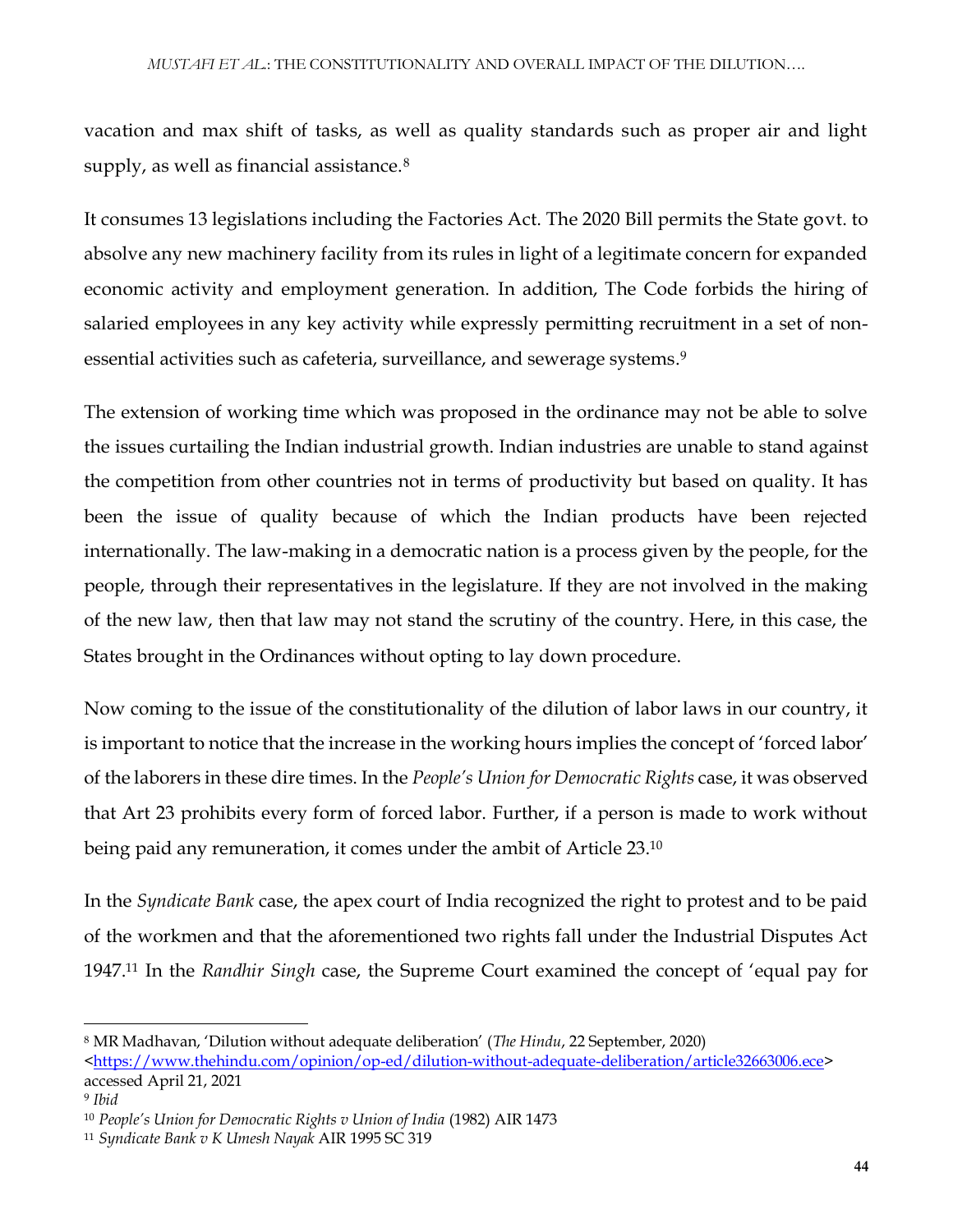equal work'.<sup>12</sup> In the *Bandhua Mukti Morcha* case, proper compensation was ordered for the petitioner who correctly stated that he was doing bonded labor in stone quarries. The Supreme Court again discouraged the practice of bonded labor in light of Article 23 of the Constitution.<sup>13</sup>

In the times of Pandemic wherein, the economy of the country is hit hard, it can be reasonably expected that the workers will be made to work for longer hours (courtesy to the ordinances) with minimum or no remunerations, thus making it 'forced labor' under article 23.

In the *Damyanti Naranga* case, the SC had noticed that the workmen had all rights to form unions and associations in the place of work under art. 19(1)(c).<sup>14</sup> In the *Sunil Batra*, the Supreme Court had ruled that the right to health is an essential part of the right to live with dignity. The arbitrary increase in the working hours may lead to detrimental health results for the workmen. The health and safety measures should be updated at all times.<sup>15</sup>

In the current pandemic scenario, it can be seen that some states, through notifications and ordinances, have expressly discouraged the formation of associations in the workplace. In addition to the increased working hours, it is to be noted that India still lacks the necessary infrastructure for ensuring the health and safety of the general public which includes the workmen.

All these add up for one to state that the labor law reforms have been carried out in haste and are violating the fundamental rights enshrined in the Indian Constitution. Thus, the dilution of labor laws is unconstitutional.

### **SUGGESTIONS AND CONCLUSION**

It is to be noted that the objective of the law-making body behind the dilution of labor laws was to revive the Indian economy to a certain extent. The intent and objective weren't illegal or immoral but the implementation of the labor reforms could've been done in a better fashion,

 $\overline{\phantom{a}}$ <sup>12</sup> *Randhir Singh v Union of India* AIR 1982 SC 879

<sup>13</sup> *Bandhua Mukti Morcha v Union of India* AIR 1984 SC 802

<sup>14</sup> *Damyanti Naranga v Union of India* (1971) SCR (3) 840

<sup>15</sup> *Sunil Batra v Delhi Administration* (1980) SCR (2) 557